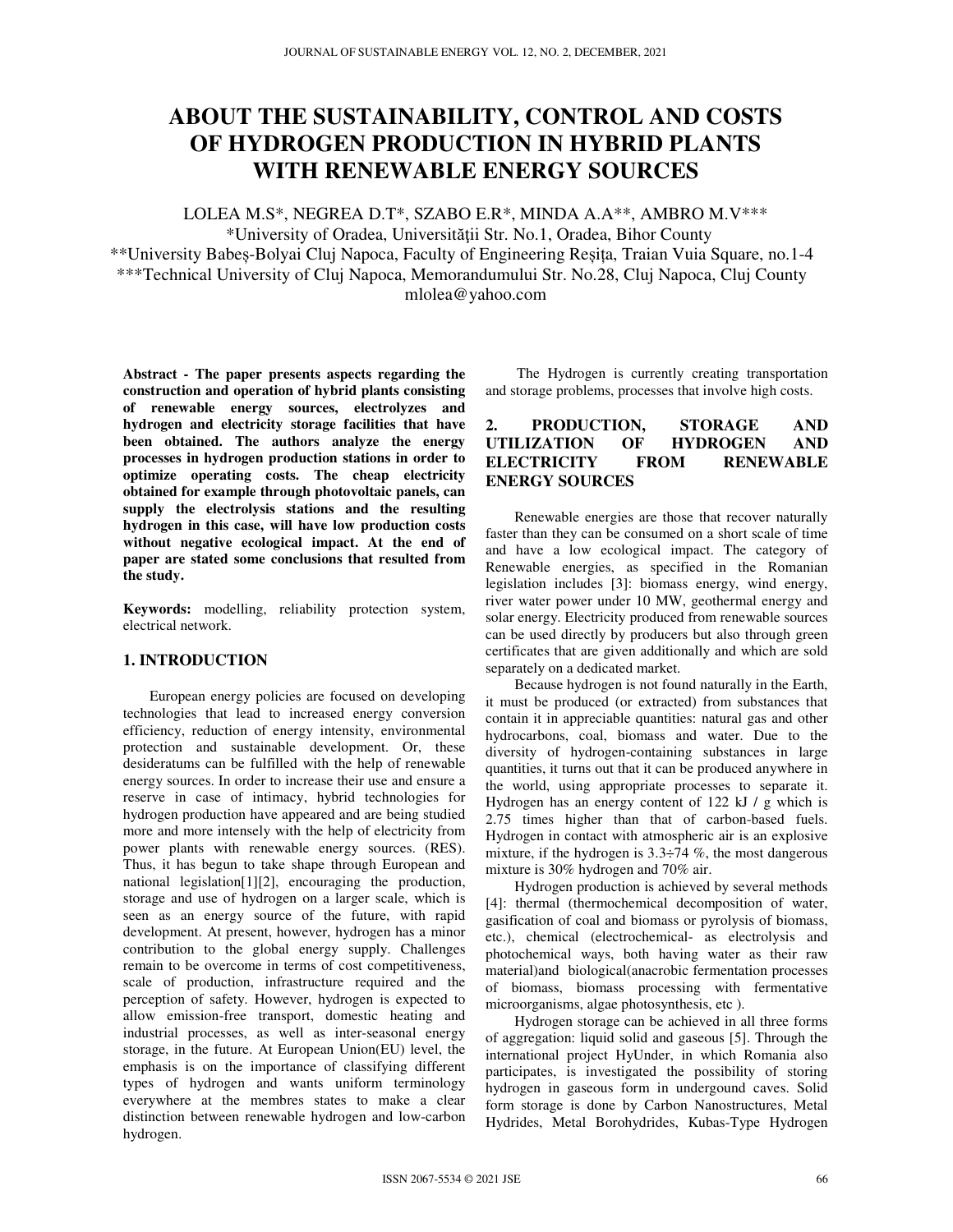etc. Liquid storage can be done in pressure-tight tanks or through organic hydrogenated liquid carriers [5].

The hydrogen produced, transported and stored is The hydrogen produced, transported and stored is then used in fuel cells, where, by burning in oxygen, it produces electricity and hot water, or in hydrogen produces mechanical engines, where, by burning, it produces mechanical energy and, as a residue water [4]. Other uses of hydrogen are [6]: welding, missile fuel, jet fuel, fusion fuel in nuclear power plants, ammonia manufacturing, raw material in the hydrogenation process, coolant, cryogenics, gas for deep diving, etc. are [6]: welding, missile fuel, jet fuel, fusion fuel in nuclear power plants, ammonia manufacturing, raw material in the hydrogenation process, coolant, cryogenics, gas for deep diving, etc. Primary storage of renewable e

Primary storage of renewable energy is practiced mainly in the case of water energy and biomass. Dams with natural accumulation or accumulation by pumping are the procedures used to store hydraulic energy. Electricity generated from renewable sources is stored in batteries (with Pb, Ni-Cd, Ag etc.) for use in intermittent natural energy or in case of power outages in public grids. natural energy or

#### **3. RENEWABLE ENERGY SOURCES IMPLICATION IN ECOLOGICAL HYDROGEN PRODUCTION. HYBRID PLANTS ENERGY**

Comparing the various methods of obtaining hydrogen, it can be seen that only the one with RES can become truly competitive in accordance with European environmental legislation. Water electrolysis uses as a primary source of electricity one of the renewable energies mentioned forming hybrid systems. accordance with European<br>ater electrolysis uses as a<br>y one of the renewable<br>brid systems.<br>eeme of a hybrid RES -

Figure 1 shows the scheme of a hybrid RES hydrogen installation with the primary sources at the input (wind energy, solar energy) and the consumption network at the output for hydrogen and electric energy (electricity grid). The scheme allows the automatic control and adjustment of some parameters of wind aggregates, photovoltaic panels and hydrogen, by using an expert S.C.A.D.A. type system. The adjustment areas on which action is taken are those framed by dashed red lines (wind energy, solar energy) and the consumption ne<br>at the output for hydrogen and electric energy (elec<br>grid). The scheme allows the automatic contro<br>adjustment of some parameters of wind aggre<br>photovoltaic panels and hydr



Fig. 1. Structure of an intelligent hybrid RES-**Hydrogen plants** 

Such as in<sup>[7]</sup>, the architecture of the microgrid is characterized by the use of a mixed topology, which uses D.C. and A.C. buses to ensure the interconnection between equipment and the main electrical grid. All of the generation and consumption subsystems are connected to the internal D.C. bus-bars, supported by the battery bank.

entire set of extracted data into different control clusters. It communicates with the system of sensors and transducers in the installations through a programmable logic controller(PLC). The hybrid installation can be controlled remotely with a mobile smart device. forms a hybrid intelligent model used to divide the extended data into different control clusters.<br>
Immunicates with the system of sensors and ducers in the installations through a programmable controller (PLC). The hybri

# **4. SUSTAINABILITY OF PROJECTS FOR HYDROGEN PRODUCTION BY RES PRODUCTION**

As in other areas, in assessing the sustainability of hydrogen production projects must take into account technical and economic aspects, ecological criteria and social impact. For example, to obtain environmentally friendly hydrogen, manufacturing costs may be higher than in the case of more polluting technologies that are cheaper. As in other areas, in assessing the sustaina<br>ydrogen production projects must take into<br>echnical and economic aspects, ecological crit<br>ocial impact. For example, to obtain environ<br>riendly hydrogen, manufacturing costs may

The control of the production of electricity and hydrogen in the analyzed installations, the careful use of primary resources that are ecological in the case of RES are necessary principles to ensure a sustainable development of the society.

The operation of RES requires in the substantiation of the decision to carry out a project the analysis of criteria such as: the existence of high potential, distance from the source, the possibility of connection to electrical relays, the existence of consumers, means of capitalizing on evacuated energy, thermal or electrical etc.

δουσική της προευμείας της της δίκης του στηγείου του στηγείου του στην προεδουδική της προεδουδική της προεδουδική της προεδουδική της προεδουδική της προεδουδική της προεδουδική της προεδουδική της προεδουδική της προ There are other categories of ecological processes for hydrogen production with RES but without the involvement of electrolysis. A biological way to produce hydrogen from solar energy involves interaction with photosynthetic microorganisms. B stimulating an enzyme called hydrogenase, hydrogen gas is then obtained. This process occurs only in the presence of cyano-bacteria and green algae, which have the ability to use solar energy through photosynthesis producing hydrogen using their own metabolism [8]. Unfortunately, however, algae being single-celled plants naturally produce very small amounts of hydrogen. roduction with RES but without the<br>of electrolysis. A biological way to produce<br>om solar energy involves interaction with<br>ic microorganisms. By chemically bacteria and green algae, which have the ability<br>blar energy through photosynthesis producing<br>using their own metabolism [8]. Unfortunately,

The environmental credentials of hydrogen production depend at first by the origin of the electricity used regardless of the process. A wide variety of waste and low-value materials, such as agricultural (renewable) biomass, can be used to produce hydrogen through ecological biochemical processes. Hydrogen is described in code of colors, as "green" (from RES), "black" (from oil, bituminous coal), "brown" (from the gasification of brown coal or lignite), "gray" (from natural gas) or "blue" (natural gas with low  $CO<sub>2</sub>$  emissions) depending on how environmentally friendly its production process [9]. however, algae being single-celled plants naturally<br>produce very small amounts of hydrogen.<br>The environmental credentials of hydrogen<br>production depend at first by the origin of the electricity<br>used regardless of the proce

#### **4.1. Evaluation of natural potential of RER Evaluation**

The first step in making the decision to carry out an energy project with RES is to assess their energy potential. In conducting studies, the primary potential of RER(Renewable Energy Resources) can be assessed by potential. In conducting studies, the primary potential of RER(Renewable Energy Resources) can be assessed by direct measurements, which are more recommended but require higher costs, by consulting scientific papers and specialized reports, which introduce the risk that the values obtained are not current due to climate change. or by accessing online databases or potential maps, managed costs, by consulting sc<br>borts, which introduce<br>I are not current due to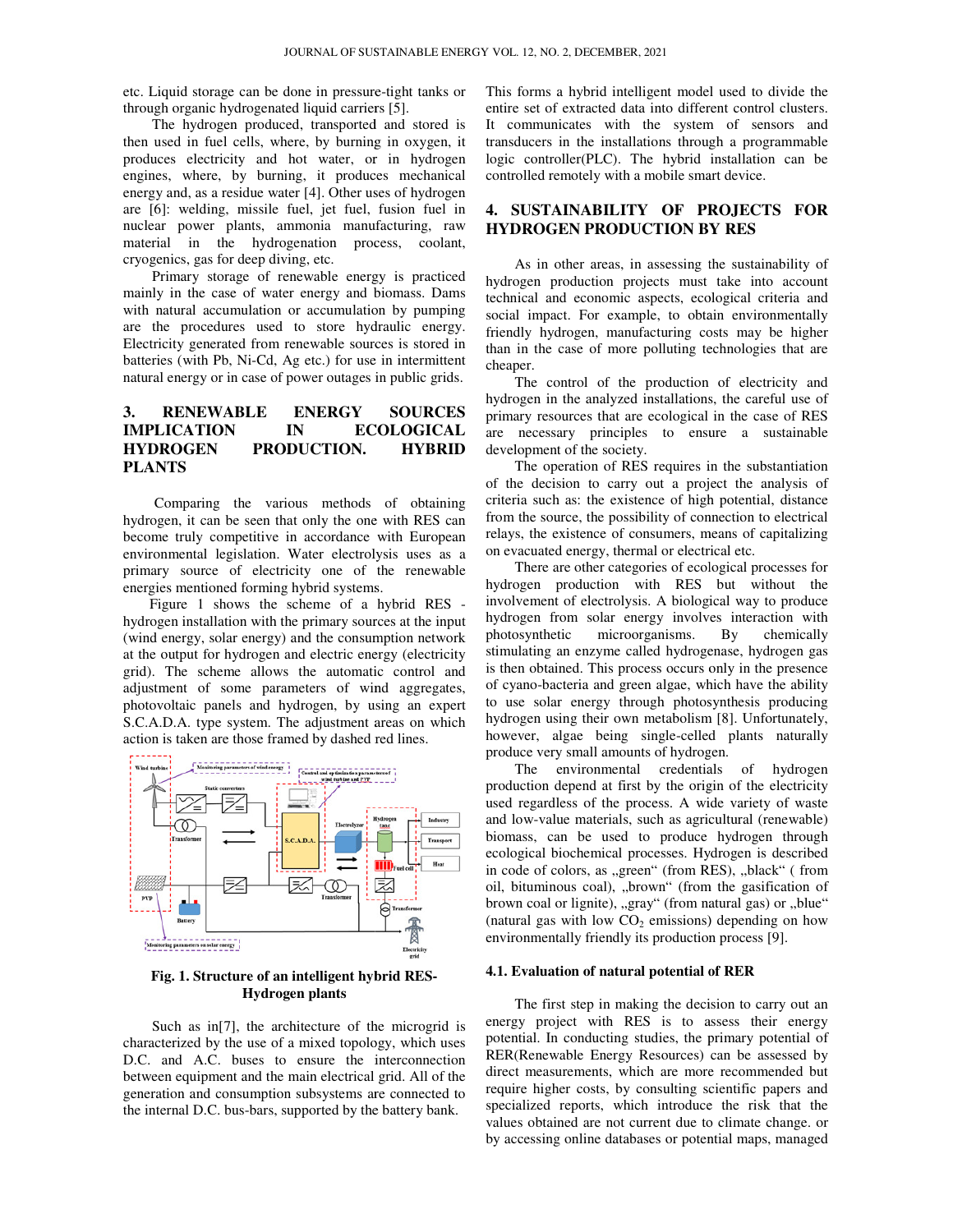by various institutions operating in the field of RES. These databases and digital maps are easy to use, accurate and periodically adjusted with values of energy parameters collected by measurements or taken by satellites. Is the case of the web platform that is integrated in the structure of IRENA - International Renewable Energy Agency, which allows the identification of the potential for all categories of renewable energies[10]. Other platforms contain data for only one form of energy. tutions operating in the field of RES.<br>and digital maps are easy to use, accurate<br>y adjusted with values of energy<br>ected by measurements or taken by<br>case of the web platform that is integrated

Simulation examples for the RER potential are presented in figure 2, with the utilization of the platform from [11] and respectively in figure 3 with the use of the platform from [12]. The analyzed region corresponds to the territory of Bihor County, Romania.



**Fig. 2. Wind behavior (speed, power density) in Bihor County** 



#### **Fig. 3. Monthly solar radiation and energy output from PV system**

With the natural RER parameters and the climatic data of the mentioned location region will be given in chapter 5, the results of a calculation for evaluation of hydrogen production by RES.

#### 4.2. Ways to increase the electricity avalability at **hybrid plants RES- Hydrogen**

For the extraction of the maximum primary energy potential of the RER, adjustment measures must be adopted so that the availability of electricity at the entrance to the electrolysis plant is optimal. For this purpose, it is possible to act on the control systems with execution elements mounted on the wind turbines and the photovoltaic panels. Automatic adjustment can achieved by implementing fuzzy controllers. Fuzzy logic was initiated by L.Zadeh(1965) and operates with vague lexical values of input and output variables ( "water is hot" or "the temperature is high") and has the extraction of the maximum primary energy<br>of the RER, adjustment measures must be<br>so that the availability of electricity at the<br>to the electrolysis plant is optimal. For this purpose, it is possible to act on the control systems with execution elements mounted on the wind turbines and the photovoltaic panels. Automatic adjustment can be achieved by implementing fuzzy controllers. Fuzzy logic<br>was initiated by L.Zadeh(1965) and operates with vague<br>lexical values of input and output variables (such as

inference rules formulated according to the need for adjustment and the level of energy parameters necessary for the optimal operation of the installations [13]. A fuzzy set expresses the degree to which an element belongs to a set. Belonging to a set is described by a membership function. Hence the characteristic function of a fuzzy set is allowed to have values between 0 and 1, which denotes the degree of membership of an element in a given set. Belonging to a set is described by a membership function. Hence the characteristic function of a fuzzy set is allowed to have values between 0 and 1, which denotes the degree of membership of an element in a given set An expert fuzzy system consists of the fuzzifier, inference engine, rule base and defuzzifier. The input variables in the fuzzy system for the analyzed case,s are: for wind power plants: wind speed, wind duration, turbine orientation, turbine height, redundancy, energy accumulation, inverter efficiency, rotor diameter; for photovoltaic power plants: radiation intensity, radiation duration, panel orientation, shading / nebulosity, reservation, energy storage, inverter efficiency and redundance degree. formulated according to the need for<br>the level of energy parameters necessary<br>operation of the installations [13]. A fuzzy engine, rule base and defuzzifier. The input variables in<br>the fuzzy system for the analyzed case, sare: for wind<br>power plants: wind speed, wind duration, turbine<br>orientation, turbine height, redundancy, energy<br>accumulation

Figure 4 shows a process flow chart created by the authors to highlight the way of adjusting the parameters of photovoltaic panels to achieve the proposed purpose.



#### **Fig. 4. Flowchart for fuzzy controllers and regulators of photovoltaic panels controllers photovoltaic**

In the figure 4, with red arrows are indicated the components of the system on which they act or which have an influence on the optimal operation of the photovoltaic panels. If the figure 4, with red arrows are indicated the<br>nents of the system on which they act or which<br>an influence on the optimal operation of the<br>voltaic panels.<br>**PERFORMANCES AND COSTS OF**<br>**ROGEN PRODUCTION**<br>The current cost

## **5. PERFORMANCES AND COSTS OF HYDROGEN PRODUCTION**

The current costs for hydrogen based on fossil f amount to around 1.5 Eur / kg for the EU, being highly dependent on natural gas prices. The estimated costs for hydrogen based on fossil fuels with carbon capture and amount to around 1.5 Eur / kg for the EU, being highly dependent on natural gas prices. The estimated costs for hydrogen based on fossil fuels with carbon capture and storage amount to about 2 Eur / kg, and for hydrogen from renewable sources to  $2.5 \div 5.5$  Eur / kg[2].

The cost of hydrogen obtained by the electrolytic process depends on the cost of electricity but also on the cost of natural gas and coal. The consumption of electricity for the production of one kg of hydrogen 50 years ago was 56 kWh / kg, later the consumption decreased to 44 kWh / kg, and now the consumption is e cost of hydrogen obtained by the<br>depends on the cost of electricity but<br>natural gas and coal. The consi<br>ty for the production of one kg of h<br>go was 56 kWh / kg, later the c<br>d to 44 kWh / kg, and now the con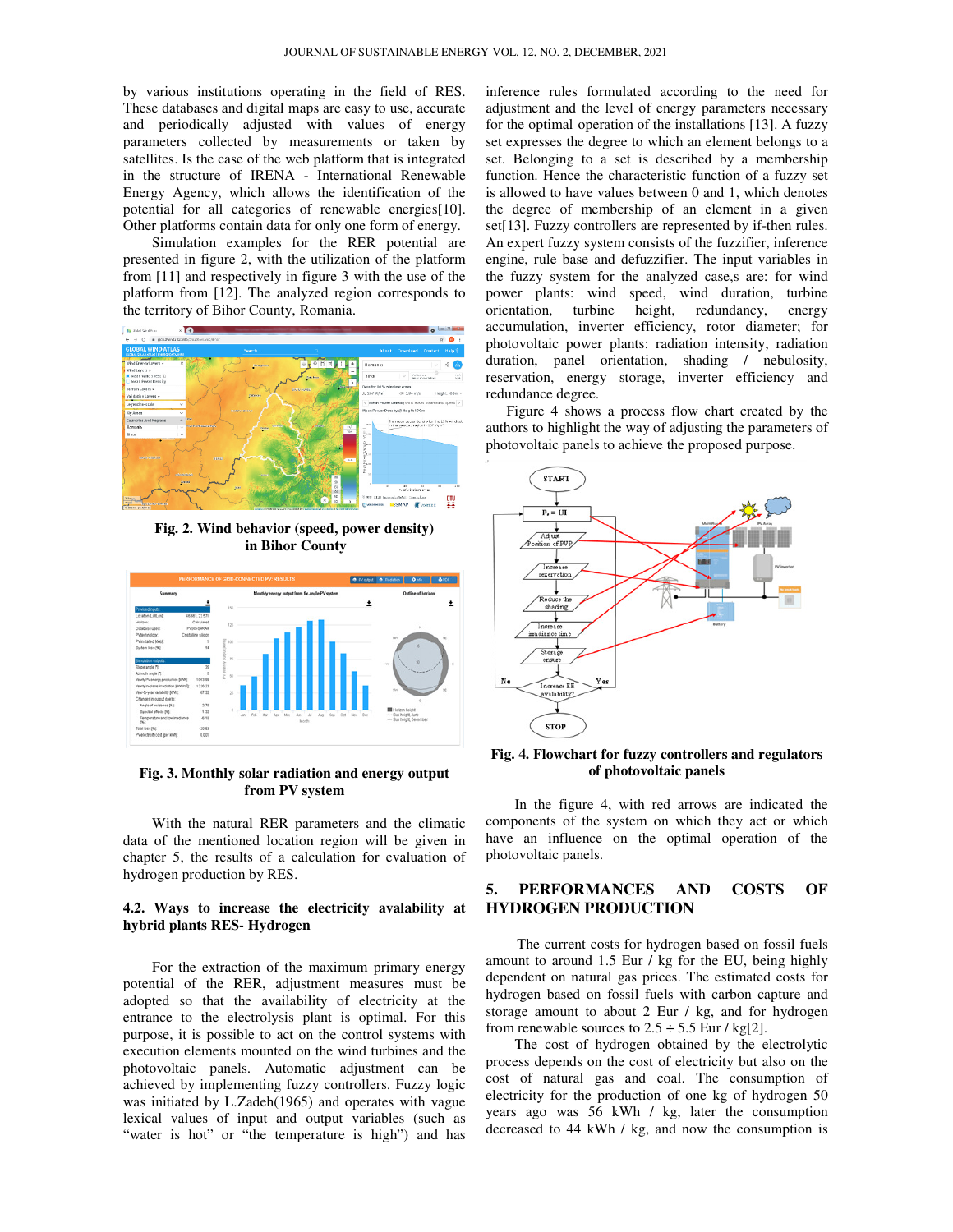estimated at 36 kWh / kg. These performances were obtained by improving technologies and especially by using ion exchange membranes in electrolyzers, where the density of electric current on the electrodes is higher and the use of porous electrodes, which contributes to increasing the rate of cathodic reaction on the electrode[2]. ric current on the electrodes is higher and<br>orous electrodes, which contributes to<br>rate of cathodic reaction on the<br>to rate of cathodic reaction on the<br>drogen according to the evaluations in the

Depending on the production method, Table 1 shows the costs of hydrogen according to the evaluation dedicated literature[5].

| Method       | Fuels     | Efficiency (%) | H,                   |
|--------------|-----------|----------------|----------------------|
|              |           |                | $costs(\frac{C}{d})$ |
| Gasification | Biomass,  | $42 \div 47$   | $10 \div 12$         |
|              | oil, coal |                |                      |
| Electrolysis | Water     | $35 \div 42$   | $20 \div 25$         |
| Pyrolysis    | Biomass,  | 48             | $9 \div 13$          |
|              | coal      |                |                      |
| Steam        | Natural   | $65 \div 75$   | $5 \div 8$           |
| reforming    | gas, oil  |                |                      |

**Table 1. Costs of hydrogen methods production hydrogen** 

It is evaluated by an example of calculation, the annual hydrogen production based on a hybrid system consisting of two parallel structures  $S_1$  (solar) and  $S_2$ (wind). The structure of the solar system includes the following components: 10 PVP with capacity  $P_s = 150$  W each and total power  $P_{ts} = 1500 \text{ W}$ , 1 electrolyzer with  $P_{elz}$  $= 100$  W, 1 fuel cell with P<sub>c</sub> = 100 W, inverter with P<sub>i</sub> = 1000 VA. The structure of the wind system includes the 1000 VA. The structure of the wind system includes the following components: 2 wind turbine with capacity  $P_w=$ 1500 W per unit and total power  $P_{tw} = 3000$  W, 1 electrolyzer with  $P_{\text{elz}} = 100 \text{ W}$ , 1 fuel cell with  $P_c = 100$ W, inverter with  $P_i = 2000$  VA. The value of the voltage at the exit of the system and at the consumer is  $U_n = 230$ V, A.C. It is evaluated by an example of calculation, the annual hydrogen production based on a hybrid system consisting of two parallel structures  $S_1$  (solar) and  $S_2$ 

The considered meteorological conditions indicating the periods during the year of maximum electrical the periods during the year of maximum electrical capacity of the RES are: wind speed  $w_s$  = 4.2 m/s, solar radiation intensity  $I_s = 6.2$  kWh/m<sup>2</sup>/day, relative humidity  $h_r$  = 52.5; athmosferic pressure  $P_a$  = 92.5 kPa, external air temperature T<sub>a</sub> = 21.5 °C, ground temperature t<sub>g</sub> = 19.5 °C.

The structure of electric energy with the destinations considered, is highlighted in Figure 5, for the analysis duration  $t_A = 1$  year.



**Fig. 5. Quantities of electricity involved in the analyzed systems** 

For the two structures the electricity has the following components:

- kWh/year, consumed energy from PVP is  $E_{Cs}$  = 1505 kWh/year, the excess of energy used for the electrolyzer  $E_{Exs} = E_{elz} = 2750$  kWh/year; • From solar(S<sub>1</sub>): the produced Energy  $E_{Ps} = 4255$
- From wind(S<sub>2</sub>): the produced Energy  $E_{Pv} = 3150$ kWh/year, consumed energy from wind aggregates is  $E_{Cv} = 900$  kW/year, the excess of energy used for the electrolyzer  $E_{\text{Exv}} = E_{\text{elz}} = 2250$ kWh/year;

The estimation of the electrolytic production of hydrogen can be modeled considering the electrolyzer as an ideal device the applied formula resulting from Faraday's law being adjusted with the correction parameters resulting from practice. ideal device the applied formula result<br>day's law being adjusted with the<br>meters resulting from practice.<br>Thus, the calculation was performed by applel from [14], according to the next formula:

Thus, the calculation was performed by applying the model from [14], according to the next formula

$$
V_H^{prod} = 0.4467 \cdot n_c \cdot I_{elz} \cdot \eta_F , \, [\text{m}^3/\text{h}] \qquad (1)
$$

With:

$$
\eta_F = \frac{V_H^{prod}}{V_H^{calc}} \tag{2}
$$

and:

$$
V_H^{calc} = n_c \cdot \frac{R \cdot I_{elz} \cdot T_a \cdot t_s}{F \cdot P_a \cdot z} \quad [m^3/h] \tag{3}
$$

Where:

 $\eta_F$  is Faraday efficiency of electrolyze(0.98÷0.99);

 $V_H^{prod}$  – volume of hydrogen production;  $V_H^{calc}$  volume of calculated hydrogen;  $n_c$  – number of cells from electrolyzer stack-ul (6 pieces for 1 kW);

 $R$  – the ideal gas constant (8314 J/mol K);  $I_{elz}$  – electrical current at electrolizer (A), it is calculated from the available electricity with the formulas of  $electromagnetism; T<sub>a</sub> - atmospheric temperature in Kelvin$ degrees(K)  $(273 + °C)$ ;

 $t_s$  - electrolyzer operating time (h) ; $F$  - Faraday's constant (96.485 C/mol); $P_a$  – atmospheric pressure,  $P_a$  $=1.10^5$  Pa; z - the number of excess electrons for hydrogen is equal to 2.

The calculation results are shown in figure 6.



**Fig. 6. Calculation results for hydrogen production**